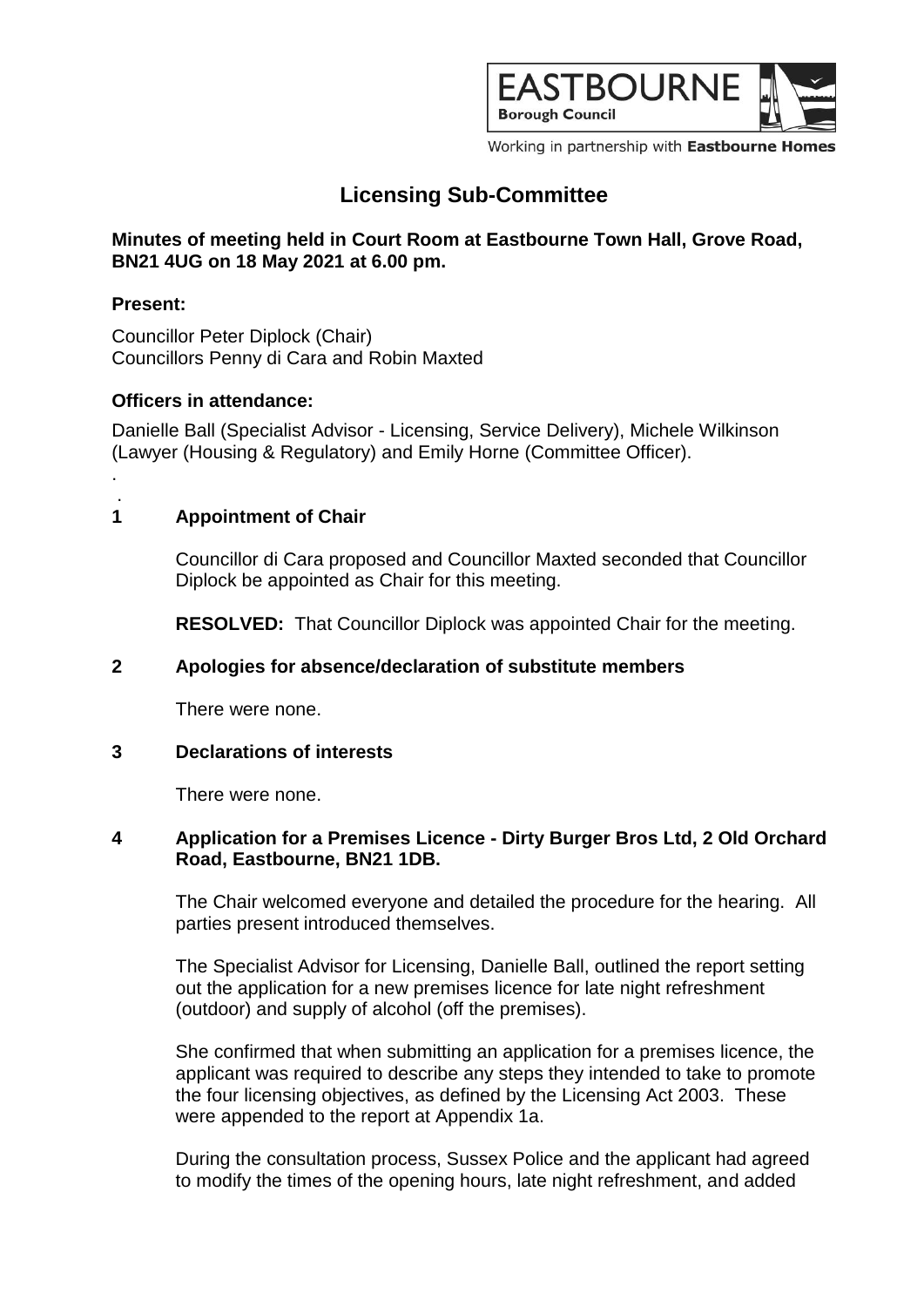additional conditions that would promote the Licensing objectives:

Late night refreshment Thursday 23:00 - 24:00 Friday-Sunday (only on Sundays followed by a Bank Holiday Monday) 23:00- 02:00.

Supply of alcohol Monday-Sunday 12:00-23:00

Opening hours: Sundays – Wednesday 05:00-23:00 Thursday  $-05:00 - 00:00$ Friday – 05:00 – 02:00 Saturday-Sunday (only on Sundays followed by a Bank Holiday Monday) 09:00-02:00.

Following the 28 day consultation period, two separate representations had been received against the application from interested parties: Ms Mary Gray and Juliette Hale, which were included in Appendix 4 and 5 of the agenda pack. The representations centred on the prevention of crime and disorder, public safety, the prevention of public nuisance and the protection of children from harm.

Ms Mary Gray and Ms Hale had both been invited to attend the meeting, but for personal reasons Ms Hale was not present.

The Chair invited members and then the applicant and those making a representation, to ask questions of the Specialist Advisor regarding the report. There were none.

The Chair invited the applicant to address the Sub-Committee. Mr Matthew Howard, applicant, said that the aim was to sell alcohol to compliment the sale of food. He only expected to sell one alcoholic can with each purchase, approximately 20 cans per week of prosecco, wines and beer. Alcohol would be served up until 11pm. The order would be placed through Just Eat / Uber Eats websites to be collected and delivered to the customer. The business would also be open to the public to collect orders. They wanted to set a good example to other businesses by undertaking a litter pick on the last Saturday of every month to keep the local area tidy. A perimeter search for rubbish outside of the premises would be done every night and a bin had been installed at the front of the shop for customers. Following mediation, operation times had been pushed back from 4am to 2am on the busiest nights, Friday and Saturdays. Security measures such as CCTV were in place. He said there were no other premium burger bars in the area and he wanted to expand the business whilst setting a good example to others.

Mr Grant Howard, Chef, addressed the Sub-Committee, stating that he held an SIA door badge and referred to his experience in the food trade.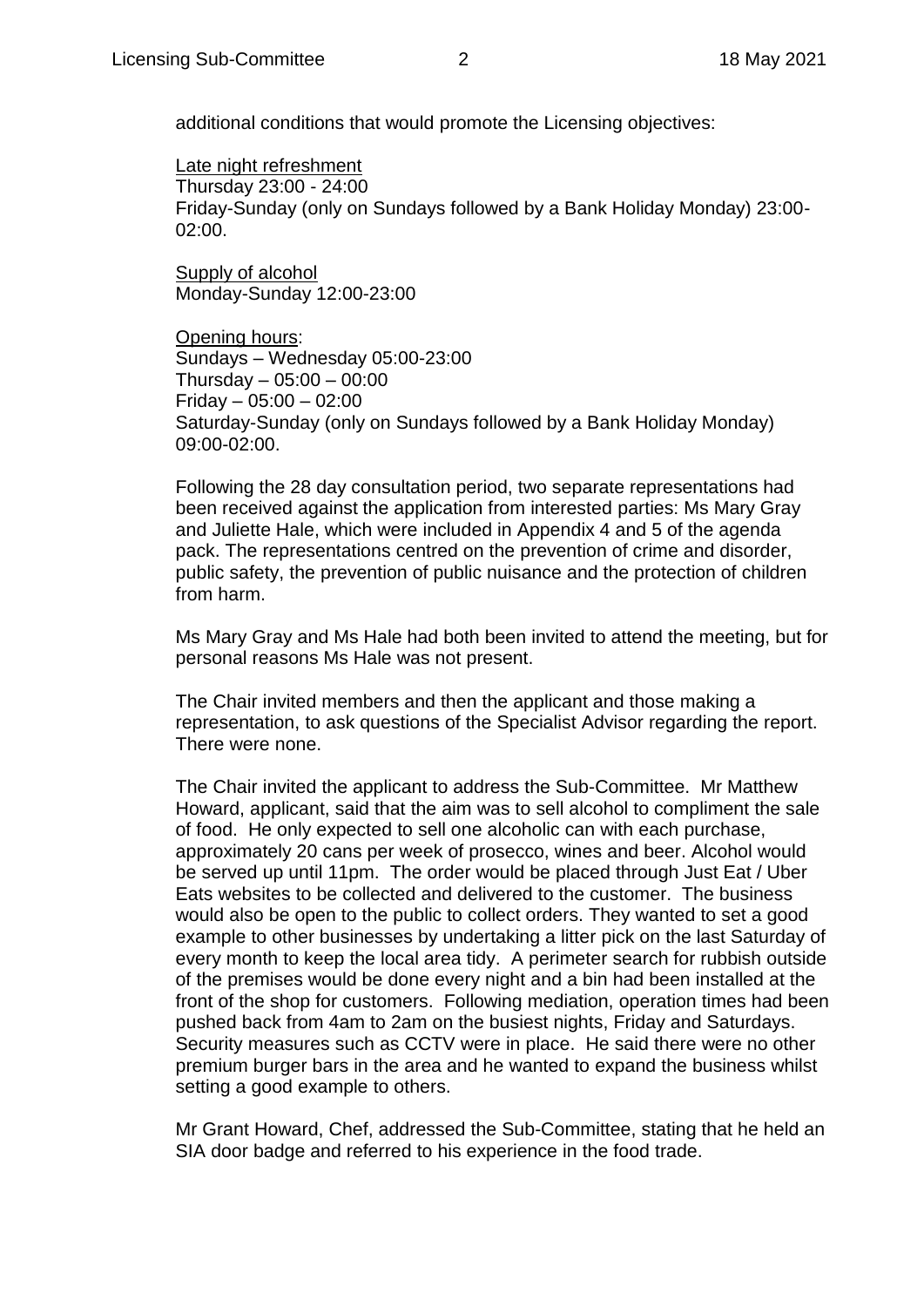Lisa Baker, Designated Premises Supervisor, addressed the Sub-Committee stating that she was a Personal Licence holder, an SIA door supervisor for 8 years and an active Pub Watch member.

The Chair invited Councillors to ask questions of the applicant. These included:

- Would Alcohol not be sold after 11pm? This was confirmed to be correct by the applicant.
- Would be possible to extend the litter pick area to include the area around the library? The applicant agreed.
- How would deliveries work for the business and customers given the restrictive parking zones in the area? The applicant explained that if a customer or delivery driver was parking illegally, they would recommend they move to the loading bay, where after 7pm delivery drivers are able to park.
- Would measures be in place to improve security? The applicant said they had CCTV installed as a minimum standard and the door and windows had metal iron bars to prevent someone from breaking in.
- Were all orders made by telephone or in person? The applicant answered both, but most were by platforms such as Just Eat or Uber Eats.
- Councillors sought clarification on packaging and labelling of the food and drink. Mr Grant Howard, Chef, explained that the food would be in a sealed bag with a sticker on it, so it was clearly identifiable. The drink would be in another bag.
- Who would be on site? The applicant explained it was a family business, his brother would be there all the time as chef and as the Director he would be there Friday and Saturday. The DPS, Lisa Baker would be there from time to time as well.

The Chair invited Ms Gray to ask questions of the applicant. These included:

- What steps the applicant intended to take to promote the licensing objective: Prevention of Public Nuisance. The application form at Appendix 1a, page 27 of the agenda refers: "the possibility of 1-2 alcoholic drinks when the weather permits it". The applicant explained that he had mis-worded the application form and it was his intention to sell alcohol with food, not because it was a sunny day.
- Would the age group change at 2am in the morning? The applicant said the business would be open to everyone, not just people coming out of a nightclub or pub. The demographic could change, but they would have security in place if needed.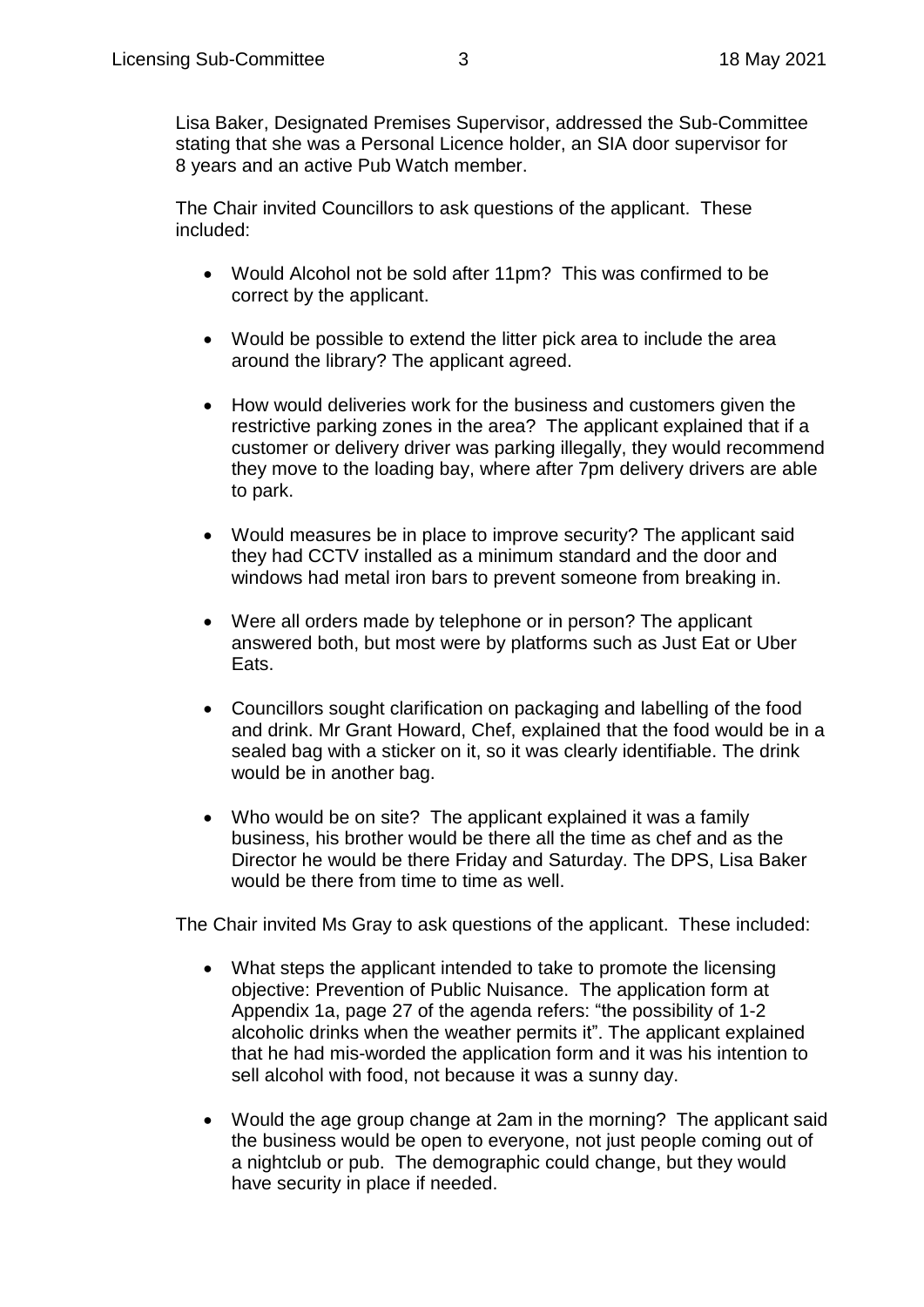The Chair invited Ms Gray to make her representation. She contested that she was representing all the residents of Stafford House. The Lawyer explained, at this point, that was not the case as the representation was solely from Ms Gray

Ms Gray said her objection concerned the sale of alcohol and the extended operating hours, stating that it would have a knock-on effect on the area, exacerbating parking problems and litter.

Ms Gray asked the Committee if it wished to view some photos and video evidence taken by a resident concerning parking and noise issues. The Chair advised Ms Gray, the Committee was not in a position to view the photographs or video evidence offered at the meeting as it could not consider late representations.

The Chair invited Councillors to ask questions of Ms Gray. These included:

- How many drivers had been seen using the carpark at Stafford House? Ms Gray said that one had been noted by a resident.
- Whether now that she understood that alcohol sales were until 23.00 she was content? Ms Gray said it was better, but she was not completely happy.

Councillors sought clarification on the impact of the relevant Public Space Protection Order and the Lawyer clarified that point.

The Chair invited the applicant to ask questions of Mrs Gray. There were none.

The Chair invited the applicant and Ms Gray to make any closing remarks.

The applicant expressed his commitment to his business and local area. The key aim was to sell food, not alcohol. Alcohol was something to complement the food.

Ms Gray stressed that the residents' concerns were not about people or products, they did not want long opening hours or the sale of alcohol.

Following all the evidence presented, the Sub-Committee retired to consider and determine the application. Michele Wilkinson, Housing and Regulatory Lawyer was in attendance to assist with any legal queries.

**RESOLVED**: That the application for a premises licence be approved, with the modified opening hours, late night refreshment, and conditions as agreed with Sussex Police, as set out in the attached Decision Notice document (Minutes Appendix 1).

The meeting ended at 7.10 pm